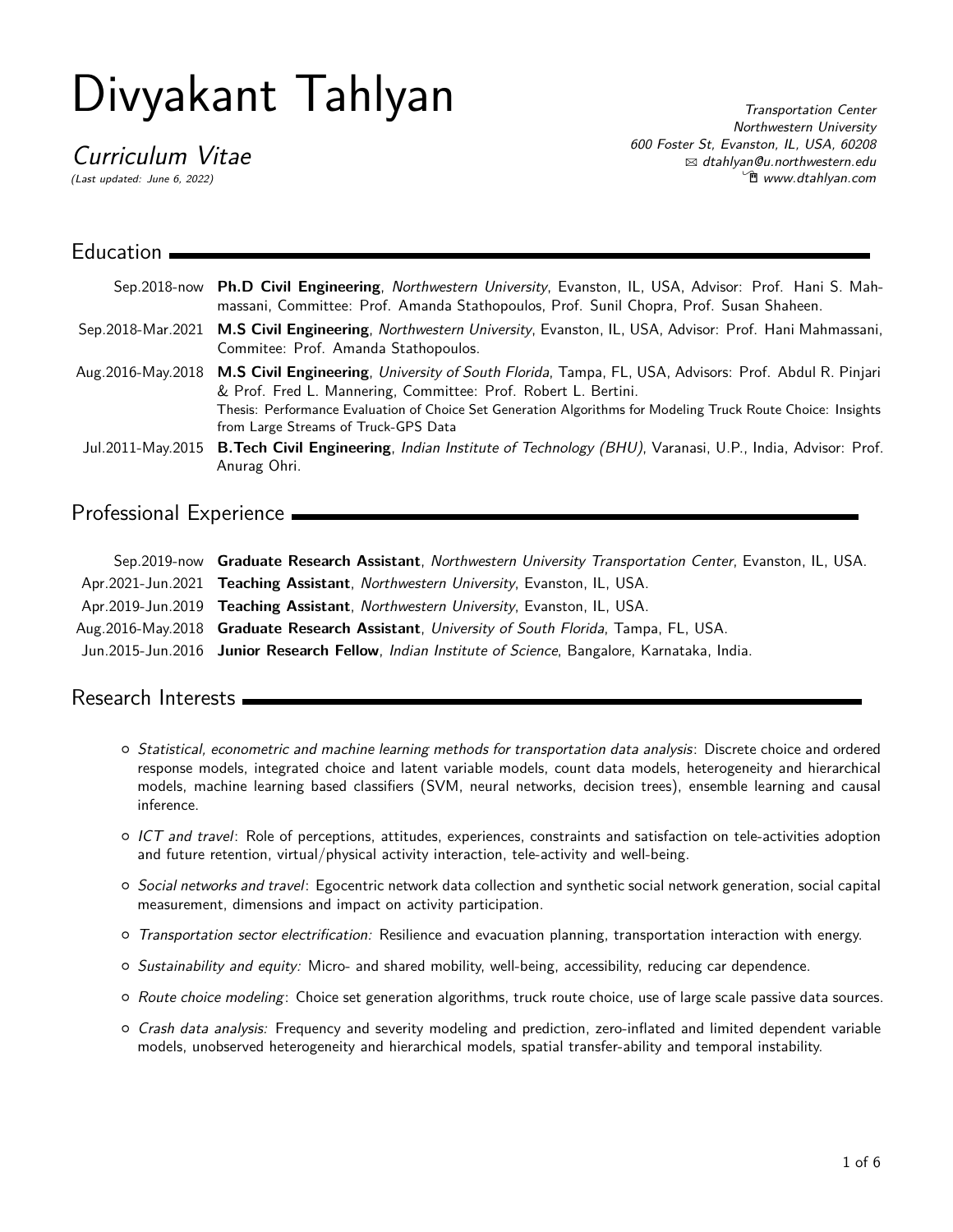# Publications .

## **Journal Publications**

- 1. **Tahlyan, D.**, Stathopoulos, A., Maness, M. Disentangling Social Capital: Understanding the Effect of Social Support and Social Network Resources on Urban Activity Participation. Transportation Research Interdisciplinary Perspectives. [Accepted]
- 2. **Tahlyan, D.**, Said, M., Mahmassani, H., Stathopoulos, A., Walker, J., Shaheen, S. For Whom Did Telework Not Work During the Pandemic? Understanding the Factors Impacting Telework Satisfaction in the US Using a Multiple Indicator Multiple Cause (MIMIC) Model. Transportation Research Part A. <https://doi.org/10.1016/j.tra.2021.11.025>. **(amongst one of 25 most downloaded articles in last 90 days in TR Part A)**)
- 3. Abkarian, H., **Tahlyan, D.**, Mahmassani, H., Smilowitz, K. 2021. Understanding Visitor Engagement Behavior at Large-Scale Events: Activity Sequence Clustering and Ranking using GPS Tracking Data. Tourism Management. <https://doi.org/10.1016/j.tourman.2021.104421>
- 4. Cummings, C., Abkarian, H., Zhou, Y., **Tahlyan, D.**, Smilowitz K. and Mahmassani, H. 2021. Simulating Large-Scale Events as a Network of Heterogeneous Queues: Framework and Application. Transportation Research Record. <https://doi.org/10.1177/03611981211035755>
- 5. Rahul, T.M., Manoj, M., **Tahlyan, D.** and Verma, A., 2021. The Influence of Activities and Socio-Economic / Demographic Factors on the Acceptable Distance in an Indian Scenario. Transportation in Developing Economies, 7(3). <https://doi.org/10.1007/s40890-020-00110-3>
- 6. Verma, A., **Tahlyan, D.** and Bhusari, S., 2020. Agent based simulation model for improving passenger service time at Bangalore airport. Case Studies on Transport Policy, 8(1), pp.85-93. <https://doi.org/10.1016/j.cstp.2018.03.001>
- 7. **Tahlyan, D.**, Pinjari, A. 2020. Performance Evaluation of Choice Set Generation Algorithms for Analyzing Route Choice: Insights from Spatial Aggregation for the BFS-LE Algorithm. Transportmetrica A: Transportation Science, 16:3, pp. 1030-1061. <https://doi.org/10.1080/23249935.2020.1725790>
- 8. Luong, T.D., **Tahlyan, D.** and Pinjari, A.R., 2018. Comprehensive Exploratory Analysis of Truck Route Choice Diversity in Florida. Transportation Research Record, 2672(9), pp.152-163. <https://doi.org/10.1177/0361198118784175>
- 9. Verma, A., Kumari, A., **Tahlyan, D.** and Hosapujari, A.B., 2017. Development of hub and spoke model for improving operational efficiency of bus transit network of Bangalore city. Case Studies on Transport Policy, 5(1), pp.71-79. <https://doi.org/10.1016/j.cstp.2016.12.003>

## **Book Chapters**

1. **Tahlyan, D.**, Balusu, S.K., Sheela, P.V., Maness, M. and Pinjari, A.R., 2020. An empirical assessment of the impact of incorporating attitudinal variables on model transferability. In Mapping the Travel Behavior Genome (pp. 145-165). Elsevier. <https://doi.org/10.1016/B978-0-12-817340-4.00009-7>

## **Conference Presentations (\*presenter)**

- 1. **Tahlyan, D.**\*, Said, M., Mahmassani, H., Stathopoulos, A., Walker, J., Shaheen, S. 2022. For Whom Did Telework Not Work During the Pandemic? Understanding the Factors Impacting Telework Satisfaction in the US Using a Multiple Indicator Multiple Cause (MIMIC) Model. 101<sup>st</sup> Annual Meeting of Transportation Research Board. Washington D.C. [Oral]
- 2. **Tahlyan, D.**\*, Said, M., Mahmassani, H., Stathopoulos, A., Walker, J., Shaheen, S. 2022. Latent Transition Analysis of Consumer Spending Behavior and Adaptation Across Online and In-Person Channels Through the Pandemic. 101<sup>st</sup> Annual Meeting of Transportation Research Board. Washington D.C. [Poster]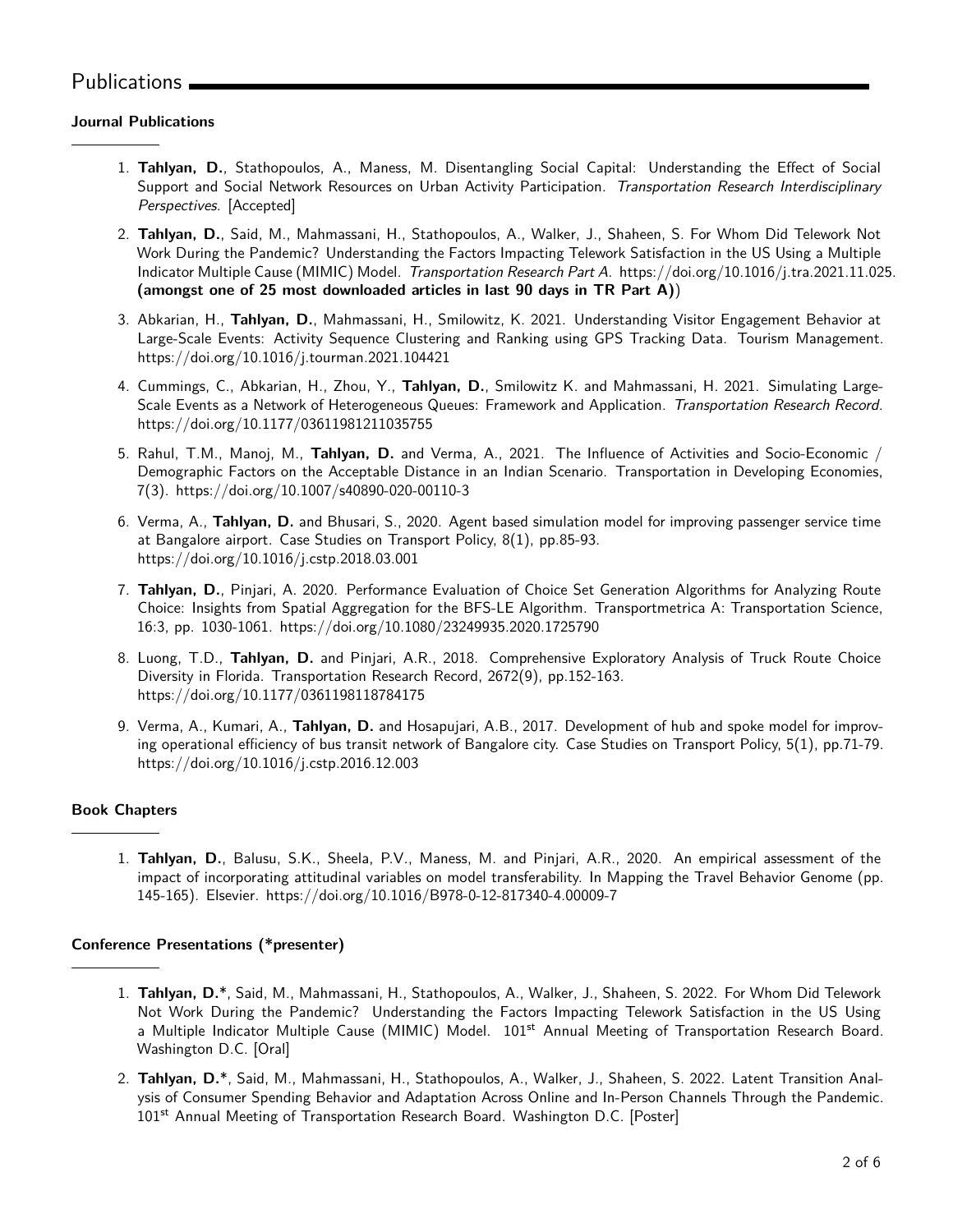- 3. **Tahlyan, D.**\*, Stathopoulos, A., Maness, M. 2021. Disentangling Social Capital: Understanding the Effect of Social Support and Social Network Resources on Urban Activity Participation. 3<sup>rd</sup> Bridging Transportation Researchers (BTR) Conference. Online. [Oral]
- 4. **Tahlyan, D.**, Stathopoulos, A.\*, Maness, M. 2021. Disentangling Social Capital: Understanding the Effect of Social Support and Social Network Resources on Urban Activity Participation. 100<sup>th</sup> Annual Meeting of Transportation Research Board. Online. [Poster]
- 5. **Tahlyan, D.**\*, Kim, E., Mahmassani, H. 2021. Real-Time Short-Term Traffic Forecasting: A Meta-Learner Based Ensemble Framework. 100<sup>th</sup> Annual Meeting of Transportation Research Board. Online. [Poster]
- 6. **Tahlyan, D.**\* and Mahmassani, H. 2021. Characterizing zero-vehicle households: A double-hurdle problem perspective. 100<sup>th</sup> Annual Meeting of Transportation Research Board. Online. [Poster]
- 7. Cummings, C.\*, Abkarian, H., Zhou, Y., **Tahlyan, D.**, Smilowitz, K. and Mahmassani, H. 2021. Simulating Large-Scale Events as a Network of Heterogeneous Queues: Framework and Application. 100<sup>th</sup> Annual Meeting of Transportation Research Board. Online. [Poster]
- 8. Cummings, C.\*, **Tahlyan, D.**, Abkarian, H., and Mahmassani, H. 2021. Understanding Attendee Satisfaction at Planned Special Events: Role of Quality of Transportation Services and Prior Expectations. 100th Annual Meeting of Transportation Research Board. Online. [Poster]
- 9. **Tahlyan, D.\***, Kim, E., and Mahmassani, H. 2020. Real-Time Short-Term Traffic Forecasting: A Meta-Learner based Ensemble Framework. 2<sup>nd</sup> Bridging Transportation Researchers (BTR) Conference. Online. [Oral]
- 10. **Tahlyan, D.**, Maness, M.\* 2019. Incorporating social capital as a latent variable in discrete choice models. International Choice Modeling Conference (ICMC), Kobe, Japan. [Oral]
- 11. **Tahlyan, D.**, Sheela, P.V., Maness, M.\*, Pinjari, A.R. 2018. Improving the spatial transferability of travel demand forecasting models: An empirical assessment of the impact of incorporating attitudes on model transferability. 15<sup>th</sup> International Conference on Travel Behavior Research, Santa Barbara. [Oral]
- 12. **Tahlyan, D.**, Sheela, P.V., Maness, M.\*, Pinjari, A.R. 2018. Improving the spatial transferability of travel demand forecasting models: An empirical assessment of the impact of incorporating attitudes on model transferability.  $7<sup>th</sup>$ International Conference on Innovations in Travel Modeling (ITM), Atlanta. [Oral]
- 13. **Tahlyan, D.**\*, Pinjari, A. R., 2018. Performance Evaluation of Choice Set Generation Algorithms for Modeling Truck Route Choice: Insights from Large Streams of Truck-GPS Data. 97th Annual Meeting of Transportation Research Board, Washington D.C. [Poster]
- 14. Luong, T.D.\*, **Tahlyan, D.** and Pinjari, A.R., 2018. Comprehensive Exploratory Analysis of Truck Route Choice Diversity in Florida. 97th Annual Meeting of Transportation Research Board, Washington D.C. [Poster]
- 15. **Tahlyan, D.**\*, Pinjari, A. R., 2017. Performance Evaluation of Choice Set Generation Algorithms for Modeling Truck Route Choice: Insights from Large Streams of Truck-GPS Data. 4th Conference of the Transportation Research Group of India, Mumbai, India. [Oral]
- 16. **Tahlyan, D.**\*, Pinjari, A. R., 2017. Performance Evaluation of Choice Set Generation Algorithms for Modeling Truck Route Choice: Insights from Large Streams of Truck-GPS Data. 5<sup>th</sup> Annual UTC Conference for the Southeastern Region, Gainesville, FL. [Oral]

#### **Project Reports**

1. Mannering, F., Maness, M., Pinjari, A., Zhang, Y., Alnawmasi, N., Balusu, S.K., Barbour, N., Behnood, A., Eluru, N., Luong, T., Mishra, D., Sheela, P.V. and **Tahlyan, D.**, 2019. Emerging Econometric and Data Collection Methods for Capturing Attitudinal and Social Factors in Activity, Travel Behavior and Safety Modeling. Prepared for Center for Teaching Old Models New Tricks (TOMNET), U.S. Department of Transportation University Transportation Center.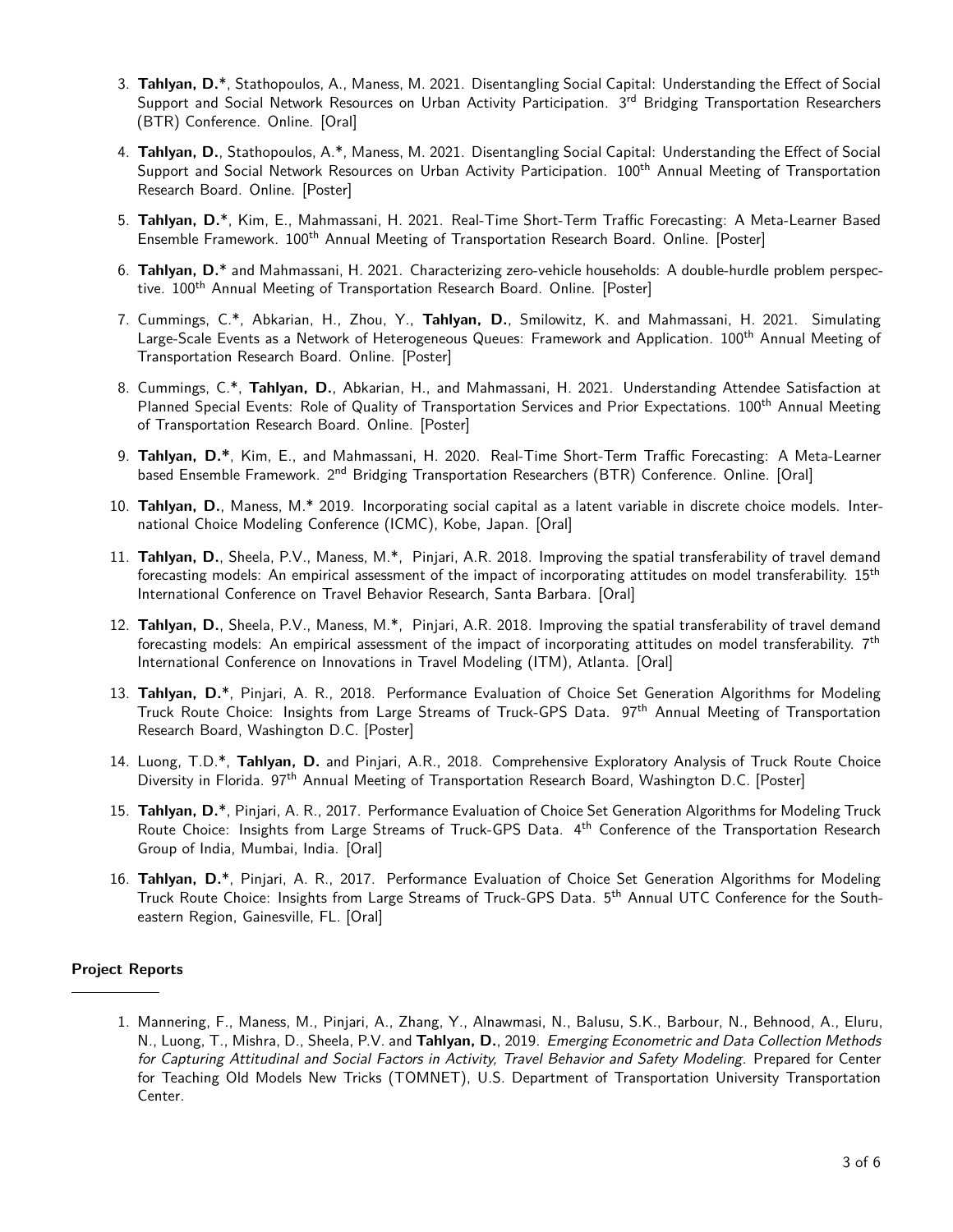- 2. Mannering, F., Maness, M., Pinjari, A., Zhang, Y., Balusu, S.K., Barbour, N., Menon, N., Sheela, P.V. and **Tahlyan, D.**, 2018. Investigation of the Role of Attitudinal Factors on the Adoption of Emerging Automated Vehicle and Safety Technologies. Prepared for Center for Teaching Old Models New Tricks (TOMNET), U.S. Department of Transportation University Transportation Center.
- 3. **Tahlyan, D.**, Pinjari, A.R., Luong, T. and Ozkul, S., 2017. Truck Route Choice Modeling using Large Streams of GPS Data. Report No. CAIT-UTC-NC32. Prepared for Center for Advanced Infrastructure and Transportation (CAIT), U.S. Department of Transportation University Transportation Center.
- 4. **Tahlyan, D.**, Luong, T.D., Pinjari, A.R. and Ozkul, S., 2017. Development and Analysis of Truck Route Choice Data for the Tampa Bay Region using GPS Data. Report BDK25-730-3. Prepared for Florida Department of Transportation.

#### **Master's Thesis**

1. **Tahlyan, D.**, 2018. [Performance Evaluation of Choice Set Generation Algorithms for Modeling Truck Route Choice:](https://scholarcommons.usf.edu/etd/7649/) [Insights from Large Streams of Truck-GPS Data.](https://scholarcommons.usf.edu/etd/7649/) University of South Florida.

#### **Working Papers and Papers Under Review**

- 1. **Tahlyan, D.**, Said, M., Mahmassani, H., Stathopoulos, A., Walker, J., Shaheen, S. Latent Transition Analysis of Consumer Spending Behavior and Adaptation Across Online and In-Person Channels Through the Pandemic.
- 2. Said, M., **Tahlyan, D.**, Stathopoulos, A., Mahmassani, H., Walker, J., Shaheen, S. In-Person, Pick Up or Delivery? Evolving Patterns of Household Retail Spending Behavior Through the Pandemic.
- 3. **Tahlyan, D.**, Kim, E., Mahmassani, H. Real-Time Short-Term Traffic Forecasting: A Meta-Learner Based Ensemble Framework.
- 4. **Tahlyan, D.** and Mahmassani, H. Characterizing zero-vehicle households: A double-hurdle problem perspective.

## Invited Talks

1. Disentangling Social Capital: Understanding the Effect of Social Support and Network Resources on Urban Activity Participation. *Indian Institute of Science.* [Virtual | April 09, 2021]

## Recognition

#### **Awards & Honors**

|                      | 2021 | Northwestern University Transportation Center (NUTC) Dissertation Year Fellowship. Amount: \$39,648                                                                                                                                                        |
|----------------------|------|------------------------------------------------------------------------------------------------------------------------------------------------------------------------------------------------------------------------------------------------------------|
|                      |      | 2021 Transportation & Development Institute (T&DI) Bob Camillone Memorial Scholarship, American Society<br>of Civil Engineers (ASCE) Illinois Section. Amount: \$2,000                                                                                     |
|                      |      | 2018 Walter P. Murphy Fellowship, Northwestern University. (The Walter P. Murphy is an endowed fellowship<br>that enables outstanding students to pursue their first year of graduate study with no teaching or research<br>obligations). Amount: \$52,178 |
|                      |      | 2017 2nd Place. USF ITE Student Chapter Transportation Data Visualization Competition. Cash Prize: \$100                                                                                                                                                   |
| <b>Travel Grants</b> |      |                                                                                                                                                                                                                                                            |
|                      | 2022 | Northwestern TGS Conference Travel Grant. For attending 101st Annual Meeting of Transportation<br>Research Board in Washington D.C. Amount: \$600                                                                                                          |
|                      |      | 2017 USF Student Government. For attending 4th Conference of Transportation Research Group of India in                                                                                                                                                     |

2017 USF Student Government. For attending 4th Conference of Transportation Research Group of India in Mumbai, India. Amount: \$750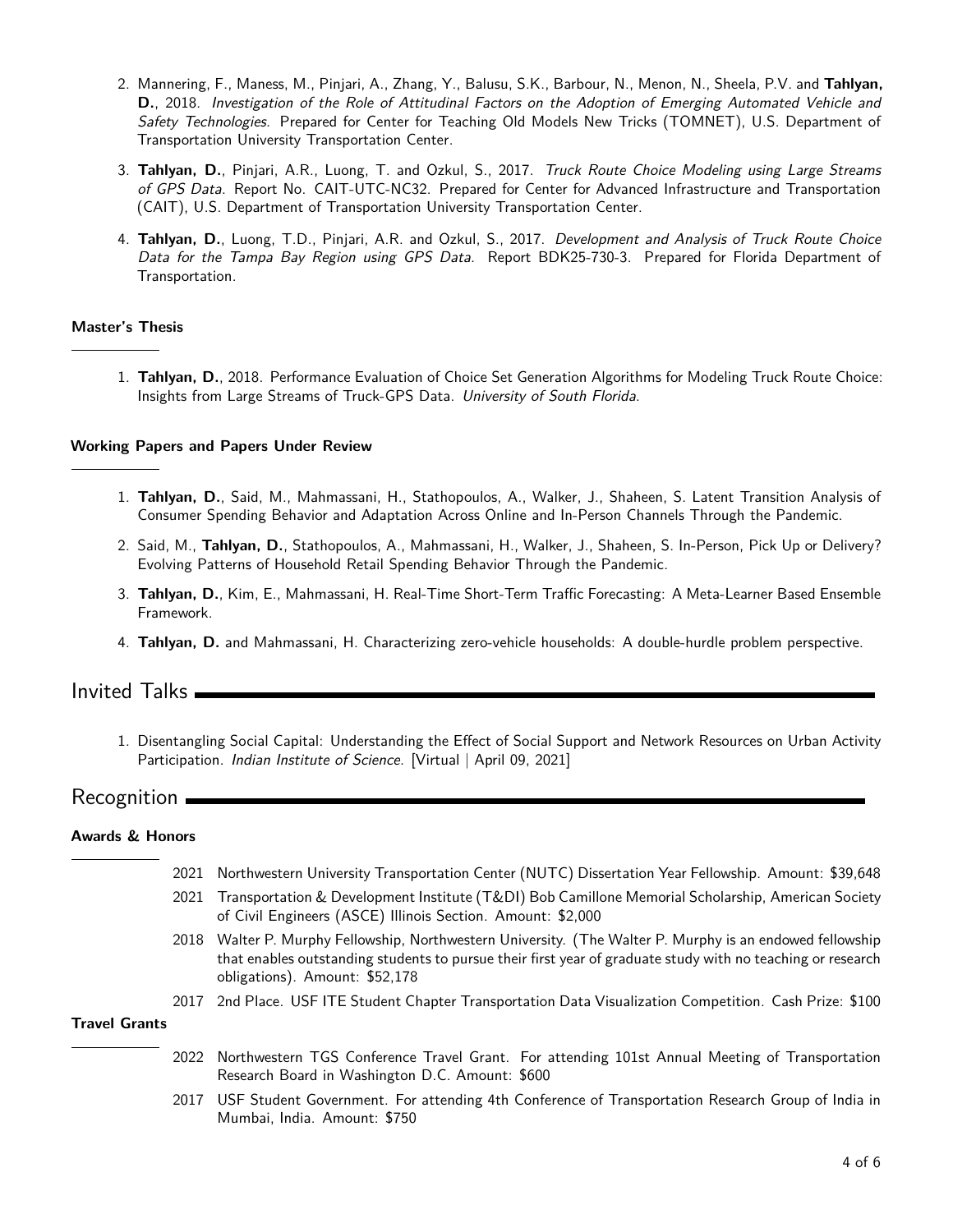2017 USF ITE Student Chapter. For attending 5th Annual UTC Conference for the Southeastern Region in Gainsville, FL. Amount: \$150

#### **Media Mentions**

- 2021 Northwestern Graduate School Spotlight. [https://www.tgs.northwestern.edu/about/our](https://www.tgs.northwestern.edu/about/our-people/spotlight/divyakant-tahlyan.html)[people/spotlight/divyakant-tahlyan.html](https://www.tgs.northwestern.edu/about/our-people/spotlight/divyakant-tahlyan.html)
- 2021 "Roadwork projects must consider issues of pedestrians, say IISc researchers", Deccan Herald. [https://www.deccanherald.com/city/bengaluru-infrastructure/roadwork-projects-must-consider](https://www.deccanherald.com/city/bengaluru-infrastructure/roadwork-projects-must-consider-issues-of-pedestrians-say-iisc-researchers-942957.html)[issues-of-pedestrians-say-iisc-researchers-942957.html](https://www.deccanherald.com/city/bengaluru-infrastructure/roadwork-projects-must-consider-issues-of-pedestrians-say-iisc-researchers-942957.html)
- 2020 "Fewer crashes, but more serious injuries in Chicago during pandemic, data shows", WGN-TV. [https://wgntv.com/news/coronavirus/fewer-crashes-but-more-serious-injuries-in-chicago](https://wgntv.com/news/coronavirus/fewer-crashes-but-more-serious-injuries-in-chicago-during-pandemic-data-shows/)[during-pandemic-data-shows/.](https://wgntv.com/news/coronavirus/fewer-crashes-but-more-serious-injuries-in-chicago-during-pandemic-data-shows/) Also read: [https://www.transportation.northwestern.edu/news](https://www.transportation.northwestern.edu/news-events/articles/2020/chicago-mobility-under-covid-19.html)[events/articles/2020/chicago-mobility-under-covid-19.html](https://www.transportation.northwestern.edu/news-events/articles/2020/chicago-mobility-under-covid-19.html)
- 2018 "Boarding at model Kempegowda International Aiport will be a breeze", Bangalore Mirror. [https://bangaloremirror.indiatimes.com/bangalore/others/boarding-at-model-kempegowda](https://bangaloremirror.indiatimes.com/bangalore/others/boarding-at-model-kempegowda-international-airport-will-be-a-breeze/articleshow/63671281.cms)[international-airport-will-be-a-breeze/articleshow/63671281.cms](https://bangaloremirror.indiatimes.com/bangalore/others/boarding-at-model-kempegowda-international-airport-will-be-a-breeze/articleshow/63671281.cms)
- 2016 "IISc to develop software that could prevent mishaps like the stampede during Kumbh Mela", India Times. [https://www.indiatimes.com/news/india/iisc-to-develop-software-that-could-prevent-mishaps](https://www.indiatimes.com/news/india/iisc-to-develop-software-that-could-prevent-mishaps-like-the-stampede-during-kumbh-mela-255592.html)[like-the-stampede-during-kumbh-mela-255592.html](https://www.indiatimes.com/news/india/iisc-to-develop-software-that-could-prevent-mishaps-like-the-stampede-during-kumbh-mela-255592.html)

## Research Project Experience

2019-now Graduate Research Assistant, Northwestern University, Evanston, IL

- Mobility 4.0: Survey design to gather information from public, private and academic stakeholders regarding ongoing autonomous/electric mobility work in the state of Illinois

- UTC Tele-mobility: E-commerce and tele-work adoption amid a global pandemic, longitudianl tracking survey, latent class and transition analysis

- Advisory Services for Maricopa Association of Governments (MAG) ABM-DTA Model Integration Phase II: dynamic traffic assignment software performance evaluation

- EAA Air Show Access Logistics: multi-modal simulation, scenario design, policy recommendations

2016 - 2018 Graduate Research Assistant, University of South Florida, Tampa, FL

- UTC Teaching Old Models New Tricks (TOMNET): spatial transferability of travel models, choice models and latent variables, survey design, social network analysis

- Truck Route Choice Modeling using Large Streams of GPS Data: large scale GPS data analysis, discrete choice modeling, route choice set generation

- Development and Analysis of Truck Route Choice Data for the Tampa Bay Region using GPS Data: heuristic development for raw GPS data to route choice data conversion

2015 - 2016 Junior Research Fellow, Indian Institute of Science, Bangalore, India

- The Kumbh Mela Experiment: data collection in large scale high density crowd event, personal GPS tracker and video data collection

- Agent based pedestrian modeling for Bangalore International Airport

## Teaching Experience

2021 Teaching Assistant, **Economics and Finance for Engineers** | Class Size: 72 | Weekly in-class discussion session (1 hour), weekly office hours (2 hours) | **Median CTEC Score: 5/6** for TA's ability to answer student's questions, preparation for each session, communication of ideas, and interest in teaching the course | Course In-charge: Pablo Durango-Cohen | Northwestern University